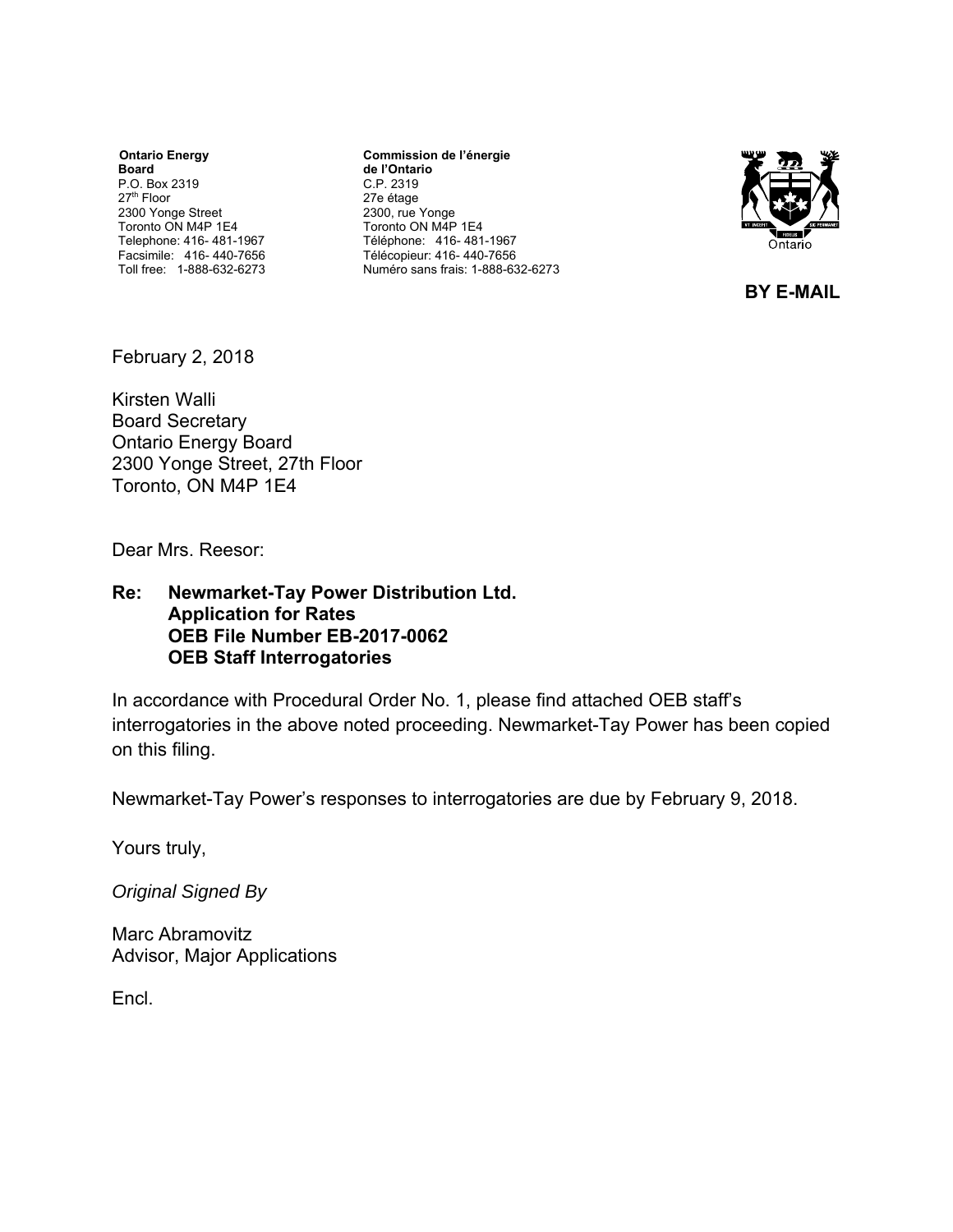# **Newmarket-Tay Power Distribution Ltd. Price Cap IR Application (EB-2017-0062) OEB Staff Questions**

# **OEB Staff Question #1**

## **References: 2018 IRM Model – Tab 3 Continuity Schedule**

The instructions on tab 3 of the IRM model indicate that the starting point of the continuity schedule (except for account 1595) is the year in which the GL balance was last disposed. For all Account 1595 sub-accounts, complete the continuity schedule for each Account 1595 vintage year that has a GL balance as at December 31, 2016 regardless of whether the account is being requested for disposition in the current application. For each Account 1595 sub-account, start inputting data from the year the sub-account started to accumulate a balance (i.e. the vintage year).

Newmarket-Tay Power last disposed of its Group 1 account balances in its 2014 application for balances as of December 31, 2012.

- a) Please populate the 2012 closing balances in the 2011 adjustments column for principal and interest.
- b) For each1595 sub-account, ensure that data is inputted from the year the subaccount started to accumulate a balance.

# **OEB Staff Question #2**

### **References: GA Analysis Workform**

Newmarket-Tay Power last disposed of its Group 1 account balances in its 2014 application for balances as of December 31, 2012.

a) Please complete the GA Analysis workform for years 2013 and 2014.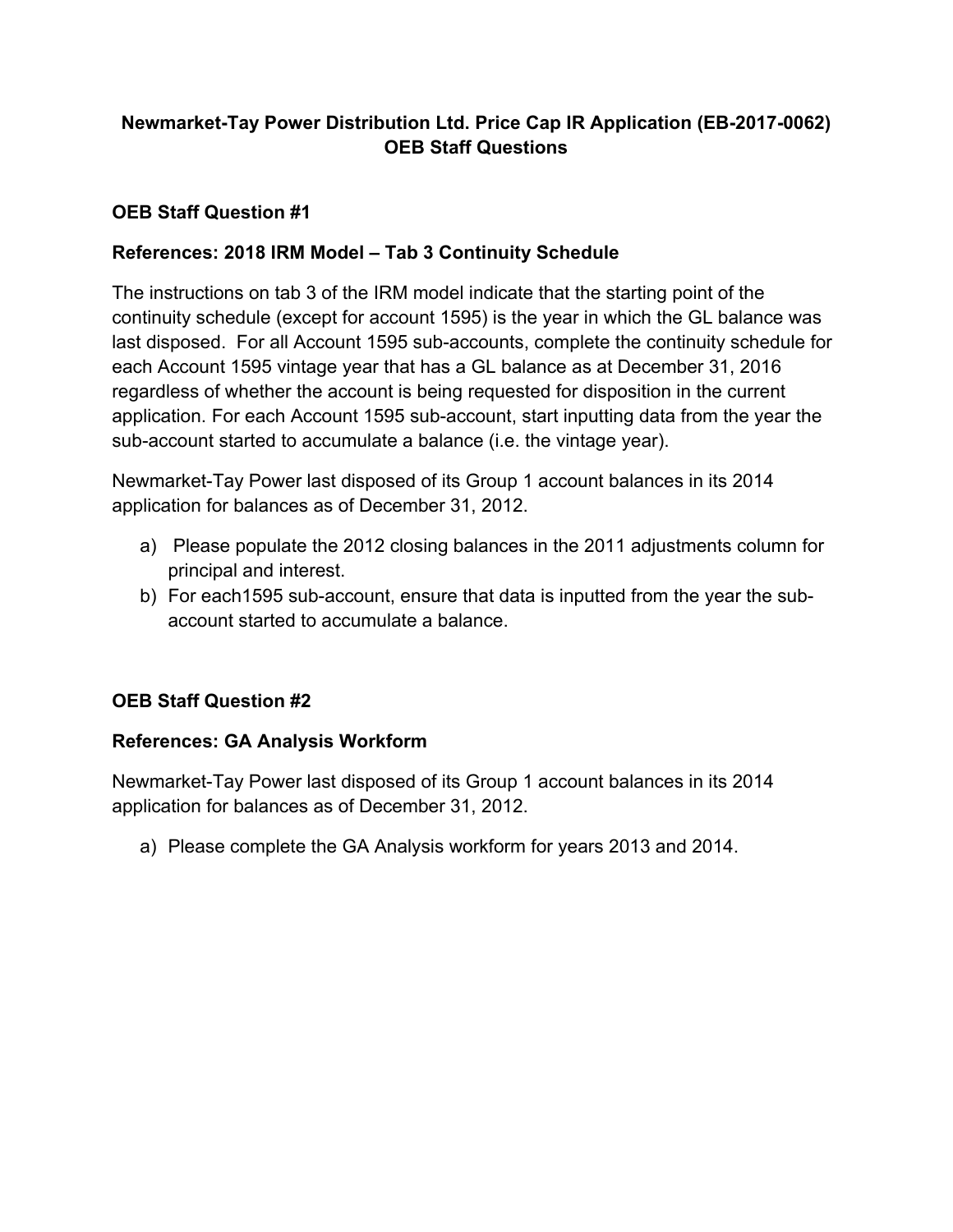# **References: GA Analysis Workform – Reconciliation items 1a and 1b 2018 Rate Generator Model – Tab 3 Continuity Schedule**

In booking expense journal entries for Charge Type 1142 (formerly 142), and Charge Type 148 from the IESO invoice, please confirm which of the following approaches is used:

- a) Charge Type 1142 is booked into Account 1588. Charge Type 148 is pro-rated based on RPP/non-RPP consumption and then booked into Account 1588 and 1589, respectively1.
- b) Charge Type 1142 is booked into Account 1588. In relation to Charge Type 148, the non-RPP quantities multiplied by the GA rate is booked to account 1589 and the remainder of Charge Type 148 is booked to account 1588.
- c) Charge Type 148 is booked into Account 1589. The portion of Charge Type 1142 equalling RPP-HOEP for RPP consumption is booked into Account 1588. The portion of Charge Type 1142 equalling GA RPP is credited into Account 1589.
- d) If another approach is used, please explain in detail.

## **OEB Staff Question #4**

# **References: GA Analysis Workform – Reconciliation items 1a and 1b 2018 Rate Generator Model – Tab 3 Continuity Schedule**

With regards to the amount being requested for disposition of USoA 1589 account balances as at Dec. 31, 2013, Dec. 31, 2014, Dec. 31, 2016 and Dec. 31, 2016, all components that flow into Account 1589 (i to iv in table below) should be based on actuals in the 2018 Rate Generator Model – Tab 3 Continuity. Please complete the following table to:

- a) Indicate whether each of the components are based on estimates or actuals at year end, and
- b) Quantify the adjustment amount pertaining to each component that is truedup from estimate to actual.

 $1$  Note, the following in all references in OEB Staff questions relating to amounts booked to accounts 1588 and 1589. Amounts are not booked directly to accounts USoA 1588 and 1589 relating to power purchase and sale transactions, but are rather booked to the cost of power USoA 4705 Power Purchased/4707 Charges ‐ Global Adjustment and the respective Energy Sales USoA accounts, respectively. However, accounts 1588 and 1589 are impacted the same way as accounts 4705/4707 are for cost of power transactions, and the same way as the Energy Sales accounts are for revenue transactions.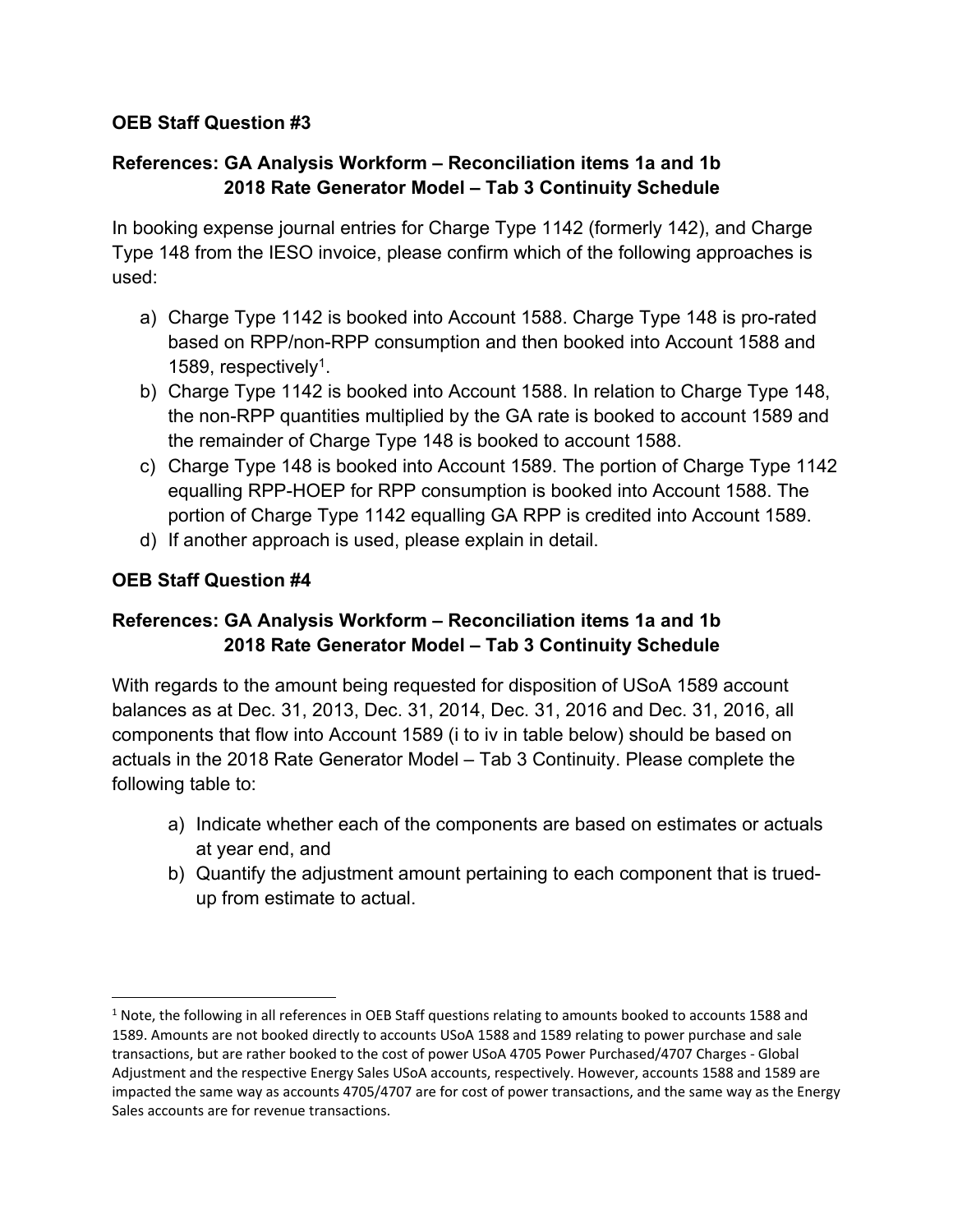|                           | Component                                                                                                                                                  | <b>Estimate</b><br>or Actual | <b>Notes/Comments</b> | <b>Quantify True Up</b><br><b>Adjustment \$</b><br><b>Amount</b> |
|---------------------------|------------------------------------------------------------------------------------------------------------------------------------------------------------|------------------------------|-----------------------|------------------------------------------------------------------|
| i                         | Revenue (i.e. is an<br>unbilled revenue<br>true-up adjustment<br>reflected in the<br>balances being<br>requested for<br>disposition?)                      |                              |                       |                                                                  |
| ΪÏ                        | Expenses - GA non-<br>RPP: Charge Type<br>148 with respect to<br>the quantum dollar<br>amount (i.e. is<br>expense based on<br>IESO invoice at year<br>end) |                              |                       |                                                                  |
| $\overline{\mathsf{iii}}$ | Expenses - GA non-<br>RPP: Charge Type<br>148 with respect to<br>the RPP/non-RPP<br>kWh volume<br>proportions.                                             |                              |                       |                                                                  |
| iv                        | Credit of GA RPP:<br>Charge Type 142 if<br>the approach under<br><b>Staff Question 1c is</b><br>used                                                       |                              |                       |                                                                  |

For each item in the table above, please confirm that the GA Analysis Workform for 2016 and the 2018 Rate Generator Model Tab 3 Continuity Schedule for 2016 have been adjusted for settlement true-ups where settlement was originally based on estimate and trued up to actuals subsequent to 2016.

### **OEB Staff Question #5**

#### **References: 2018 Rate Generator Model – Tab 3 Continuity Schedule**

With regards to the amount being requested for disposition of USoA 1588 account balance as at Dec. 31, 2016, all components that flow into Account 1588 (i to iv in table below) should be all based on actuals at year end. Please complete the following table to: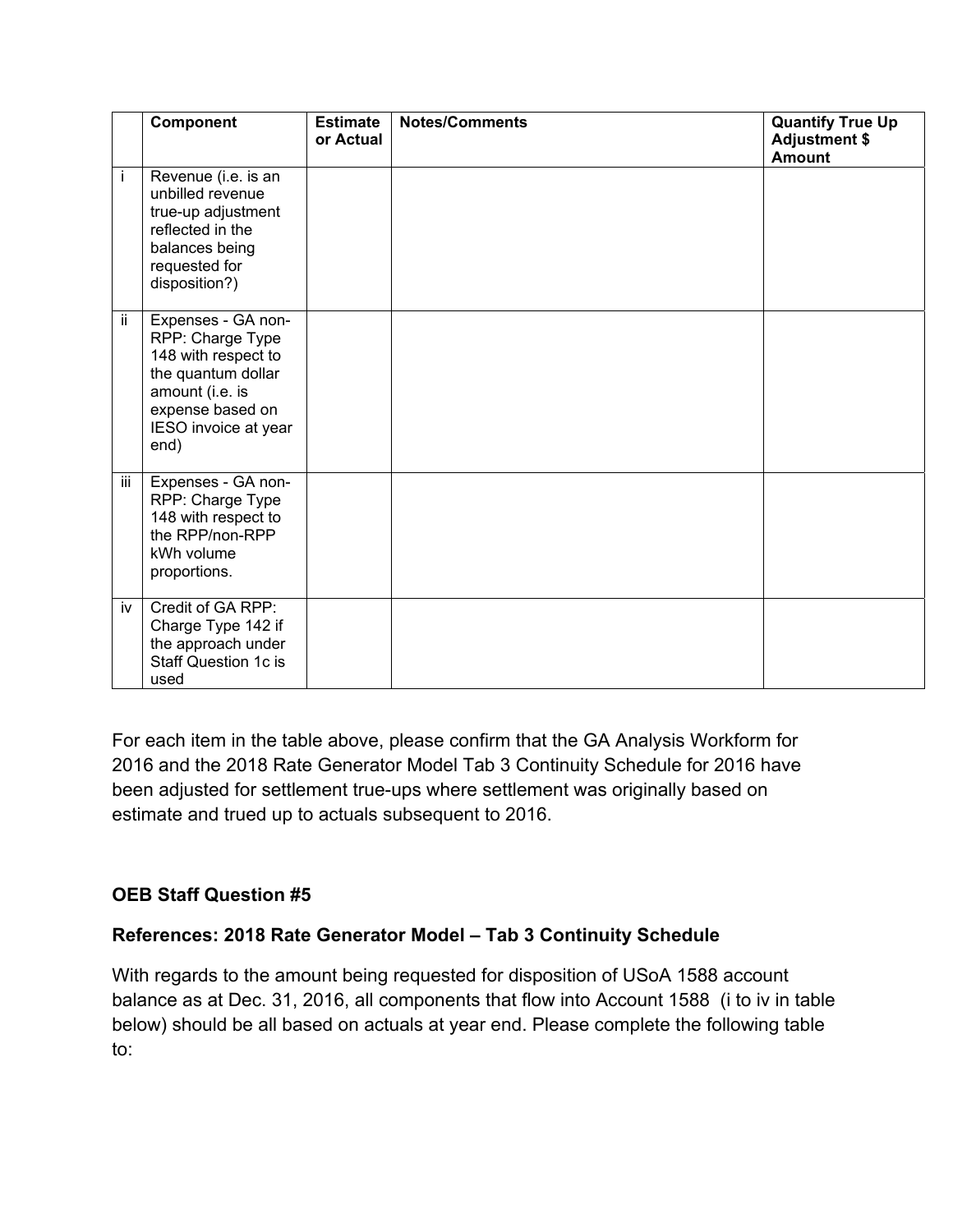- a) Indicate whether the component is based on estimates or actuals at year end, and
- b) Quantify the adjustment pertaining to each component that is trued-up from estimate to actual

|              | Component                                                                                                                                       | <b>Estimate or</b><br>Actual? | <b>Notes/Comments</b> | <b>Quantify True Up</b><br><b>Adjustment \$</b><br><b>Amount</b> |
|--------------|-------------------------------------------------------------------------------------------------------------------------------------------------|-------------------------------|-----------------------|------------------------------------------------------------------|
| İ.           | Revenues (i.e. is an<br>unbilled revenue true-up<br>adjustment reflected in<br>the balances being<br>requested for<br>disposition?)             |                               |                       |                                                                  |
| ΪÏ           | Expenses - Commodity:<br>Charge Type 101 (i.e. is<br>expense based on IESO<br>invoice at year end)                                              |                               |                       |                                                                  |
| ijj          | Expenses - GA RPP:<br>Charge Type 148 with<br>respect to the quantum<br>dollar amount (i.e. is<br>expense based on IESO<br>invoice at year end) |                               |                       |                                                                  |
| iv           | Expenses - GA RPP:<br>Charge Type 148 with<br>respect to the RPP/non-<br>RPP kWh volume<br>proportions.                                         |                               |                       |                                                                  |
| $\mathsf{V}$ | <b>RPP Settlement: Charge</b><br>Type 142 including any<br>data used for determining<br>the RPP/HOEP/RPP GA<br>components of the<br>charge type |                               |                       |                                                                  |

c) For each item in the table above, please confirm that the 2018 Rate Generator Model Tab 3 Continuity Schedule for 2016 have been adjusted for settlement true-ups where settlement was originally based on estimate and trued up to actuals subsequent to 2016.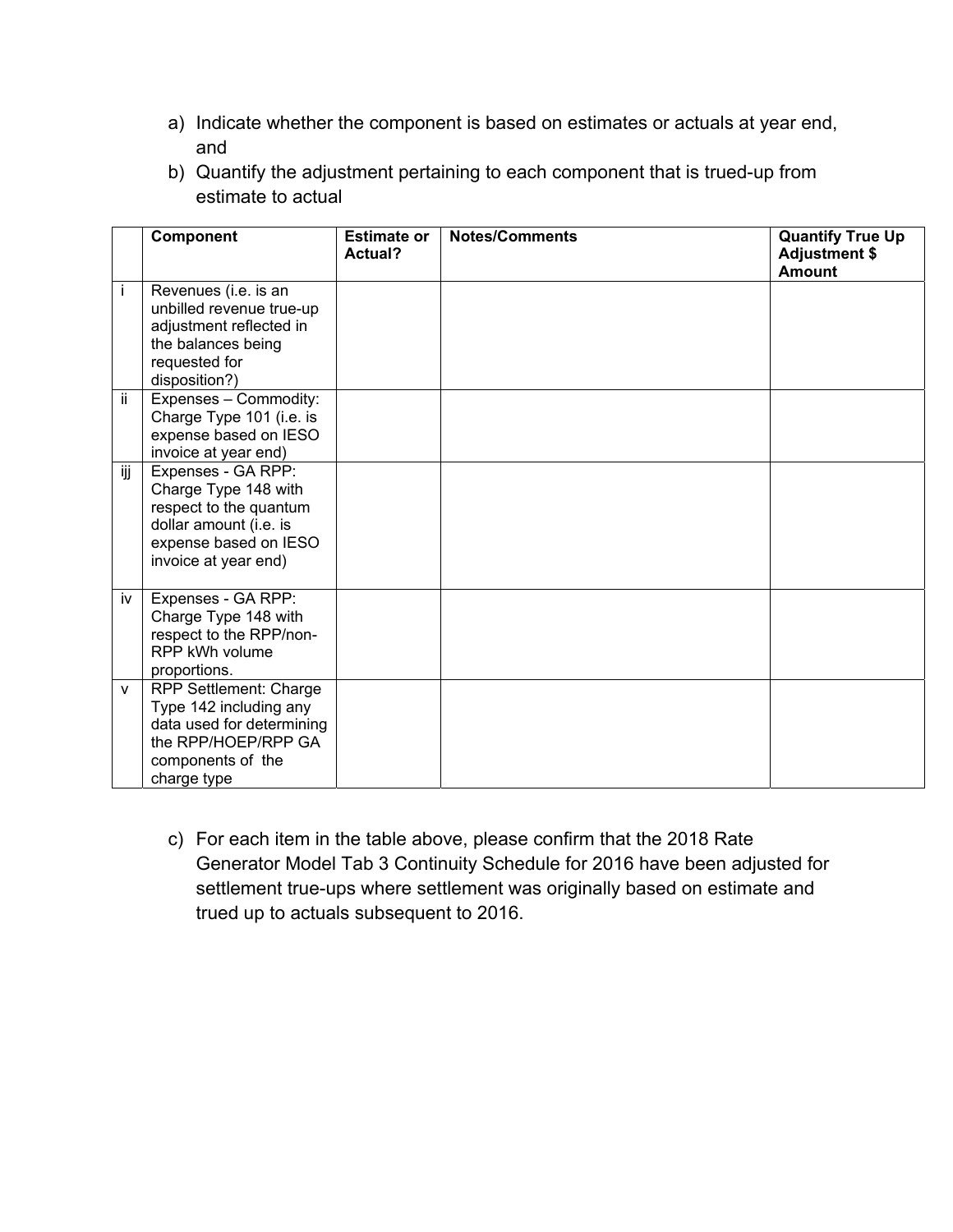# **Reference: GA Analysis Workform – Consumption Data Excluding for Loss Factor – Box E GA Analysis Workform – Analysis of Expected GA Amount**

- a) The calculated value from the GA Analysis Tab (2015 Year) for "F59/D26" = 1.23 and Newmarket-Tay Power's, OEB approved total loss factor is 1.0383. Please reconcile this difference.
- b) The calculated value from the GA Analysis Tab (2016 Year) for "F59/D26" = 1.1444 and Newmarket-Tay Power's, OEB approved total loss factor is 1.0383. Please reconcile this difference.
- c) Please confirm the accuracy of kWh volume data for years 2013 and 2014.
- d) Please perform the same calculations as parts (a) and (b) and reconcile any differences.

## **OEB Staff Question #7**

# **Reference: GA Analysis Workform – GA Analysis Tab – Consumption Data Excluding for Loss Factor – Note 2 Box E (for each year)**

a) The kWh volume for non-RPP Class B customer consumption provided in Note 2 Box E does not agree with what Newmarket-Tay Power submitted in its RRR filing. Please update the GA Analysis Workform to correct the kWh volumes.

### **OEB Staff Question #8**

### **Reference: GA Analysis Workform – GA Analysis Tab – Reconciling Items**

a) The amount of \$540,701 recorded as the net change in principal balance in GL does not match the transaction amount of (\$257,807) recorded in account 1589 for the **2015** year on the continuity schedule.

Please reconcile the amounts and update the GA Analysis workform if necessary.

b) The amount of (\$485,995) recorded as the net change in principal balance in GL does not match the transaction amount of \$648,252 recorded in account 1589 for the **2016** year on the continuity schedule.

Please reconcile the amounts and update the GA Analysis workform if necessary.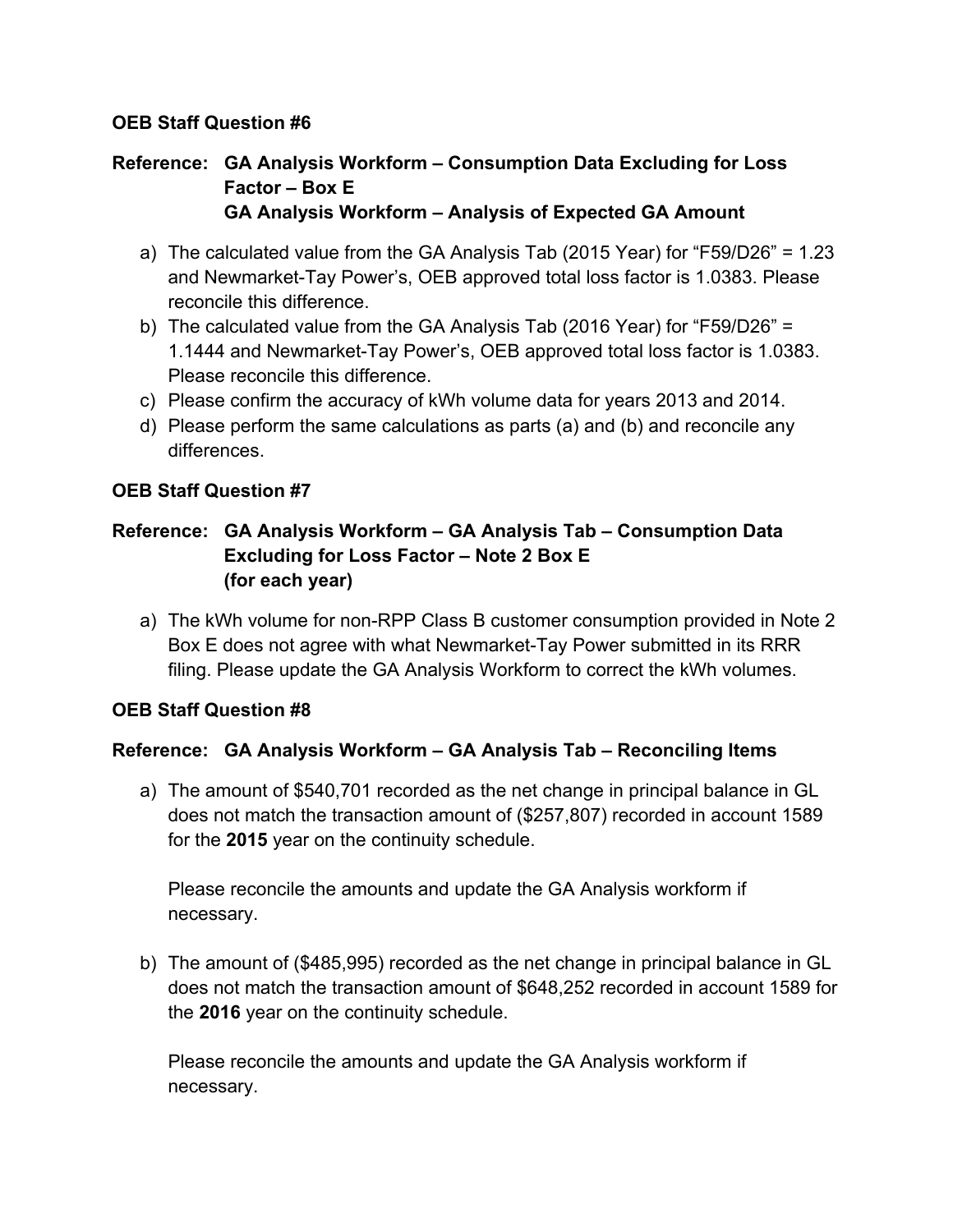#### **Reference: 2018 IRM – Continuity Schedule – 2014 Approved Disposition**

The amount approved for disposition in Newmarket-Tay Power's 2014 application for account 1550 was \$146,663. The amount recorded on the 2018 continuity schedule (cell AK21) is \$14,663.

Please update the continuity schedule to reflect the correct 2014 OEB approved decision.

#### **OEB Staff Question #10**

## **Reference: 2018 IRM – Continuity Schedule – Adjustments to Deferral and Variance Accounts**

Newmarket-Tay Power noted in its application that the balances in account 1588 and 1589 experienced a transposition error between the two resulting in a contra variance of +/- \$1,260,255.

- a) Are the deferral and variance account balances on the continuity schedule linked to the Newmarket-Tay Power's 2016 Audited Financial Statements (AFS)?
	- i. If not, please explain.
	- ii. If the balances are linked to the AFS, reconcile the closing balances in the continuity schedule with note 9 of the AFS.

#### **OEB Staff Question #11**

#### **Reference: Page 20 of the 2018 IRM application**

#### **Tab 1 of LRAMVA work form**

In the OEB's LRAMVA work form, Newmarket-Tay has requested disposition of a debit balance of \$1,226,798. Since Newmarket-Tay is not seeking to claim \$29,510 in carrying charges, a debit balance of \$1,197,288 is requested for disposition. This amount is associated with new CDM program savings between 2011 and 2016, including persisting savings from 2011 to 2015 in 2016 and carrying charges.

If Newmarket-Tay is requesting to dispose of only the principal balance of \$1,197,288, please confirm that the carrying charges amounts in row 82 of Table 1-b will be removed.